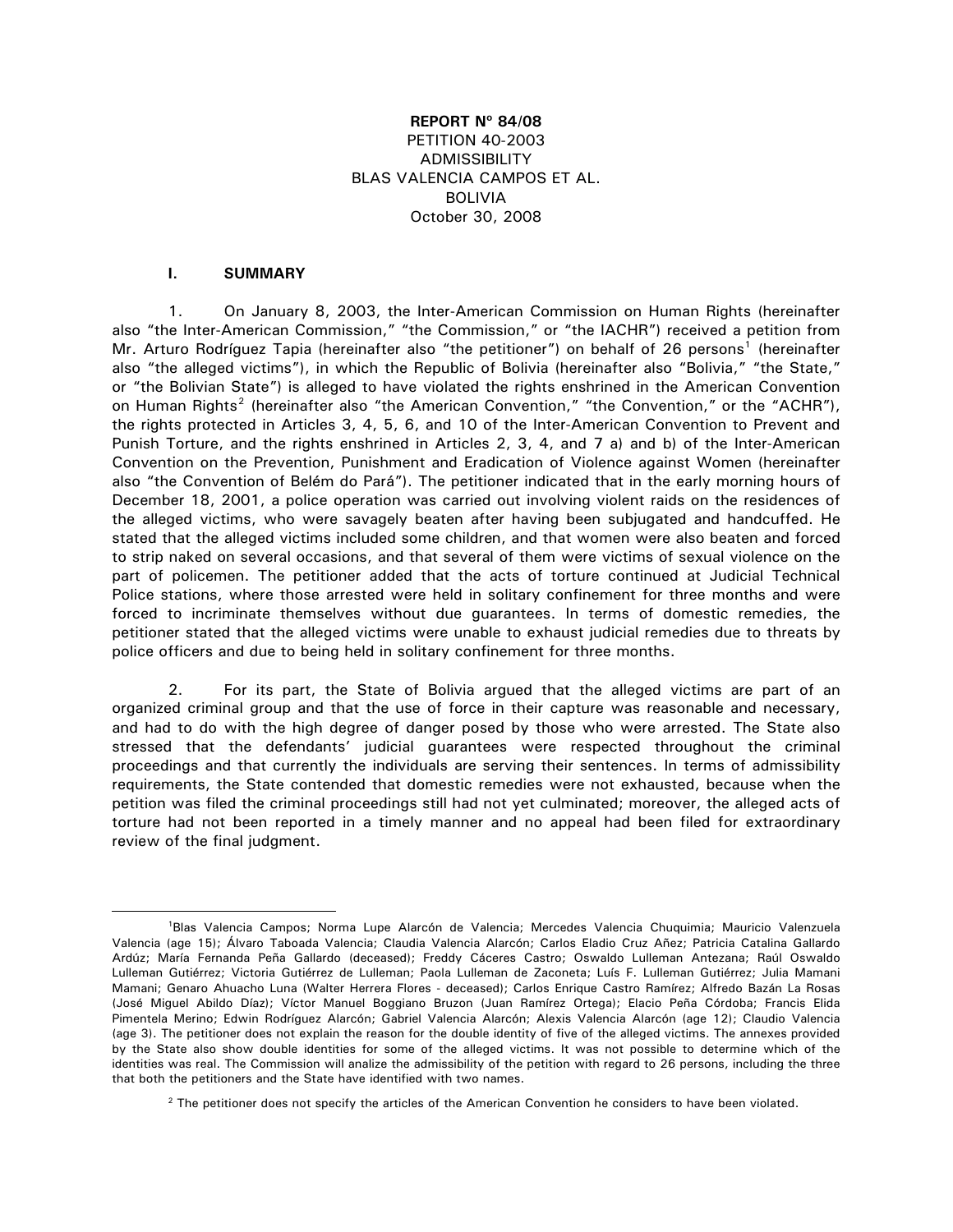3. After examining the available information in light of the admissibility requirements established in Articles 46 and 47 of the American Convention, the Commission concluded that it has competence to hear the claim and that the petition is admissible due to the alleged violation of rights protected in Articles 4, 5, 7, 11, 19, 8, and 25 of the American Convention, in conjunction with the obligations established in Article 1.1. The Commission likewise concluded that the petition is admissible due to the alleged violation of Article 7 of the Convention of Belém do Pará and Articles 1, 6, and 8 of the Inter-American Convention to Prevent and Punish Torture. Accordingly, the Commission decided to notify the parties, publish this Report on Admissibility, and include it in its Annual Report.

### **II. PROCEEDINGS BEFORE THE COMMISSION**

4. On January 8, 2003, the Commission received the initial petition, which was registered as No. P-40-03.

5. On July 10, 2006, the relevant parts of the petition were conveyed to the State of Bolivia, with a request for a response within two months.

6. On October 26, 2006, the Bolivian State requested an extension for presenting its comments. On December 27, 2006, the Commission granted the State a one-month extension.

7. On February 15, 2007, the State of Bolivia requested a new, two-month extension and a copy of the video provided by the petitioner along with the complaint. On February 20, 2007, the Commission granted the State a one-month extension.

8. On March 20, 2007, the State of Bolivia reiterated its request for a copy of the video provided by the petitioner and asked for another two-month extension dating from the receipt of the video.

9. On March 23, 2007, the Commission sent the State a copy of the requested video and asked that it present its comments within one month.

10. On May 16, 2007, the State presented its comments on the petition and asked the Commission not to inform the petitioner about its response until the State could provide "greater back-up to supplement its position in this case." Bolivia asked for an additional month in which to do that.

11. On October 16, 2007, the State of Bolivia presented supplementary information.

12. On October 18, 2007, the Commission sent the relevant parts of the State's response to the petitioner, requesting that he present any pertinent observations within one month. On November 13, 2007, the Commission sent the petitioner additional information provided by the State.

### **III. POSITIONS OF THE PARTIES**

## **A. Position of the Petitioner**

13. The petition was presented on behalf of 26 persons: Blas Valencia Campos; Norma Lupe Alarcón de Valencia; Mercedes Valencia Chuquimia; Mauricio Valenzuela Valencia (age 15 at the time of the incidents); Álvaro Taboada Valencia; Claudia Valencia Alarcón; Carlos Eladio Cruz Añez; Patricia Catalina Gallardo Ardúz; María Fernanda Peña Gallardo (deceased); Freddy Cáceres Castro; Oswaldo Lulleman Antezana; Raúl Oswaldo Lulleman Gutiérrez; Victoria Gutiérrez de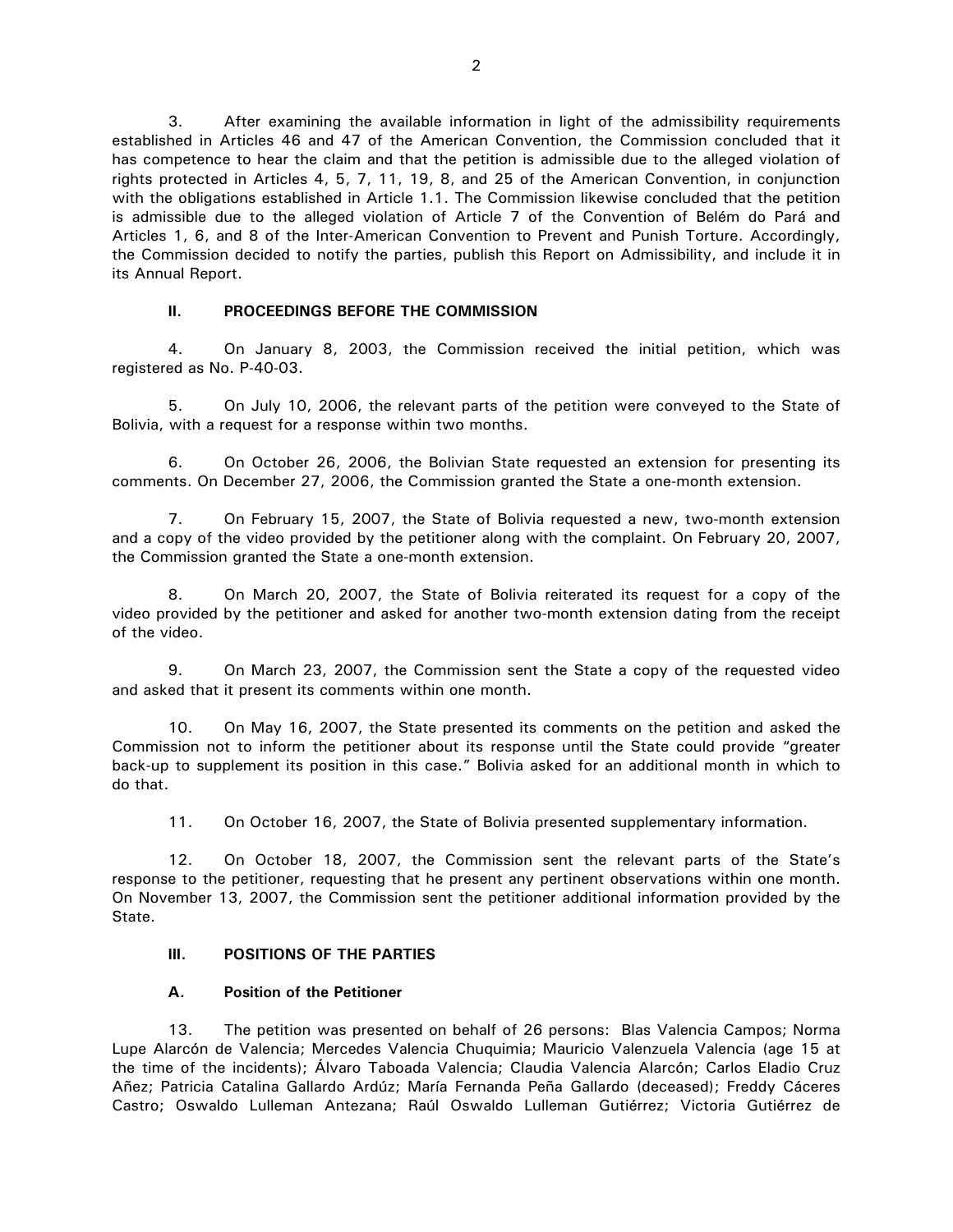Lulleman; Paola Lulleman de Zaconeta; Luis F. Lulleman Gutiérrez; Julia Mamani Mamani; Genaro Ahuacho Luna (Walter Herrera Flores - deceased); Carlos Enrique Castro Ramírez; Alfredo Bazán La Rosas (José Miguel Abildo Díaz); Víctor Manuel Boggiano Bruzon (Juan Ramírez Ortega); Elacio Peña Córdoba; Francis Elida Pimentela Merino; Edwin Rodríguez Alarcón; Gabriel Valencia Alarcón; Alexis Valencia Alarcón (age 12 at the time of the incidents); Claudio Valencia (age 3 at the time).

14. The petitioner stated that following the illegal nighttime raids on their homes, the alleged victims were arrested on December 18, 2001, as part of an investigation being carried out by the Judicial Technical Police in connection with a robbery four days earlier of PROSEGUR, a n armored truck, which resulted in the deaths of three persons and the loss of the money.

15. The petitioner specified that at 3 a.m. on December 18, 2001, more than 80 heavily armed police agents raided the home of Mr. Blas Valencia Campos, where he lived with his wife, his four children, and his grandson. According to the petitioner's account, within the span of about four hours, the police agents:

- Broke down doors and searched every room with no respect for the fact that some of the persons found there were children, even pointing a gun at a 3-year-old child.
- Cruelly beat all those who were present, who were handcuffed, their faces covered, and placed face-down on the floor.
- Struck the already subjugated and handcuffed individuals in the head with their guns until they lost consciousness, kicked them in the face, and delivered blows to their genital organs until they vomited blood, threatening that if they didn't talk they were "going to kill" them.
- While some policemen administered the beatings, others set about robbing their belongings, taking \$150,000 in U.S. currency and 38,000 *bolivianos*, which allegedly belonged to the Valencia Alarcón family. They also stole jewelry, clothing, electrical appliances, and computers.
- The women's vaginas were penetrated with fingers and guns, and the women were forced to strip naked.
- Alexis Valencia Alarcón, a minor, was held for several hours, beaten, and forced to denounce and incriminate his parents, Blas Valencia Campos and Norma Alarcón de Valencia. He was also driven through various parts of the city and forced to report the houses in which the others implicated in the robbery could be found.

16. The petitioner stated that on that same night of December 18, 2001, in the residence of the Peruvian citizens Víctor Manuel Boggiano Bruzon (Juan Ramírez Ortega), Genaro Ahuacho Luna (Walter Herrera Flores), Alfredo Bazán y Rosas (José Miguel Abildo Díaz), Mercedes Valencia Chuquimia, and the 15-year-old minor Mauricio Valenzuela Valencia, the police "opened fire" with heavy-caliber weapons and captured the aforesaid persons, who were placed face-down and beaten cruelly and inhumanely. The petitioner indicated that as a result of the foregoing, three months later Mr. Genaro Ahuacho Luna (Walter Herrera Flores) was taken from the Chonchocoro prison for emergency attention at a medical center in the city of El Alto, where he died from blows received to the head.

17. The petitioner continued that in the family home of two of those arrested, Oswaldo and Raúl Lulleman, the latter's toenails were pulled out, which meant that he would be unable to attend any of the hearings in person to defend himself. According to the petitioner, Mr. Raúl Lulleman was held in solitary confinement at other police stations; meanwhile, his younger brother Luís Lulleman Gutiérrez was presented as a substitute at the hearing on precautionary measures. The brother was freed after that hearing, and the real Raúl Lulleman continued to be prosecuted. The petitioner indicated that the night of the raid, the daughters of Mr. Oswaldo Lulleman were beaten, as well as the cleaning staff.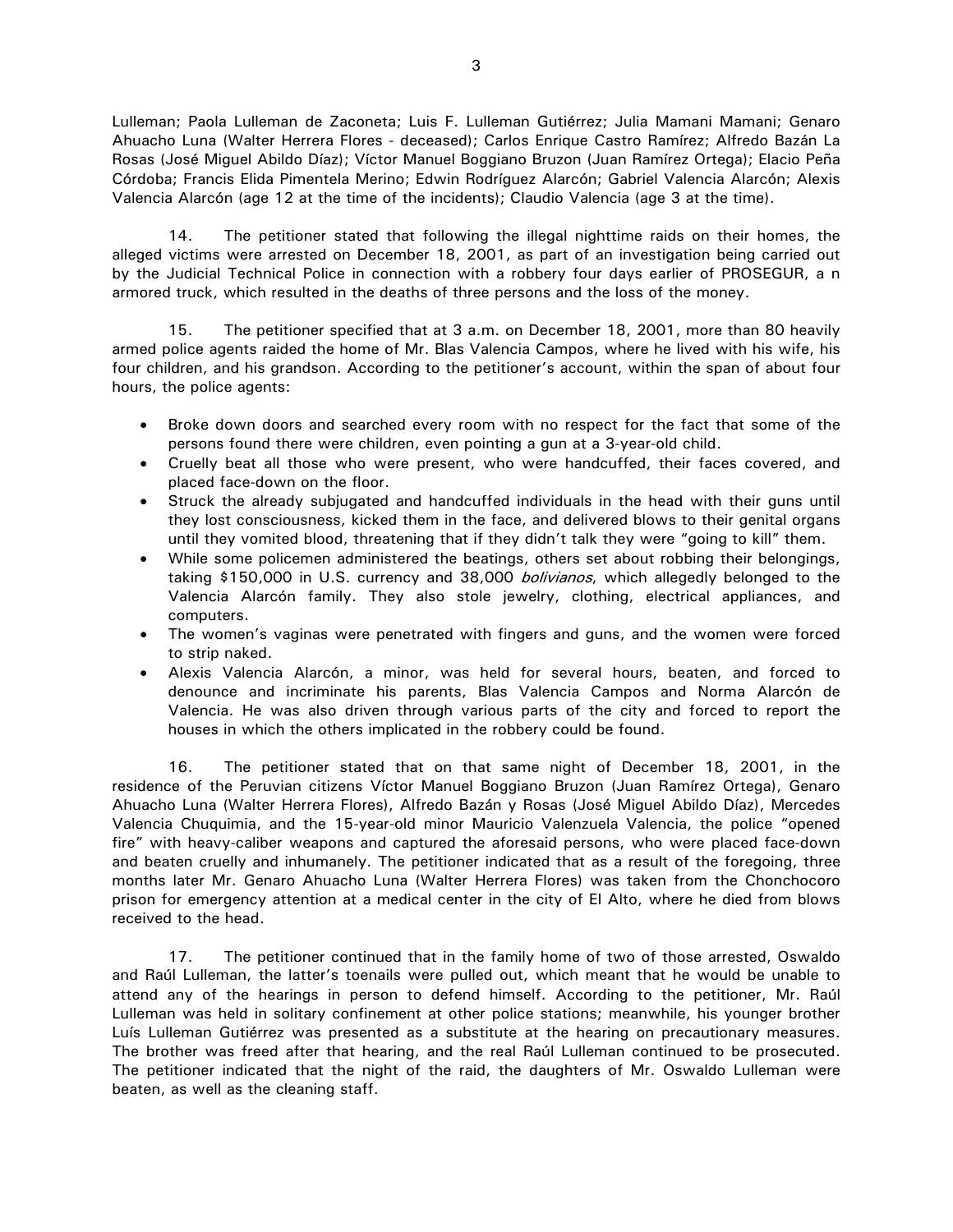18. The petitioner added that at the home of Francis Pimentela Merino, Eladio Cruz Añez, and Carlos Enrique Castro, the police burst in violently that same night, "cruelly torturing" Mr. Eladio Cruz, breaking his feet, suffocating him with a plastic bag that contained gas, kicking him everywhere, and hitting him with the butts of their rifles. He noted that Mrs. Pimentela was beaten so severely that it caused her to lose her pregnancy at three months' gestation. The petitioner identified the person responsible for this as the Judicial Technical Police investigator Captain Gary Sánchez.

19. The petitioner indicated that all those arrested were taken to Judicial Technical Police stations, where they were again beaten brutally so that they would confess to their participation in the aforementioned robbery. According to the petitioner's account, the women were undressed in front of police and prosecutors, and Mrs. Norma Alarcón de Valencia was beaten by a Deputy Commander of the Judicial Technical Police, who broke her nose, struck her with a gun, and broke two of her ribs, "as the police and prosecutors looked on attentively."

20. He stated that at the offices of the Judicial Technical Police, those arrested were stripped naked and body-searched four times a day with "dirty objects and sweaty hands," while the women had sticks and dirty fingers introduced into their vaginas. The petitioner indicated that those arrested continued to be beaten and forced to sleep on the cold floor, for the purpose of getting them to incriminate themselves and not report the theft of their belongings. According to various press accounts attached by the petitioner, those arrested were held in solitary confinement for three months.

21. The petitioner indicated that the events described were videotaped by the Intelligence Department of the National Police, which went along on the raids, and that months before the complaint was presented, the video had been broadcast by various media. He also noted that the acts of torture against the alleged victims were documented by various print media.

22. According to the petitioner, those arrested were incriminated through evidence obtained under torture. He specified that on the day of the robbery, Mr. Elacio Peña Córdoba was hit by a bullet and after being arrested was taken to installations of the Judicial Technical Police; there his wound, which had been stitched, was opened up again with a pen by the same policemen. After reopening the wound, they poured hot sauce and salt in it, getting him to incriminate himself and the others who were being detained.

23. The petitioner indicated that the abuses of the alleged victims in fact got them to incriminate themselves with regard to the events of December 14, 2001. In the words of the petitioner, "we fathers incriminated our children, children their parents, Peruvians [incriminated] Bolivians, Bolivians Peruvians, husbands wives, wives husbands, minors adults, adults minors…we were forced to change our names and recognize firearms as though they were ours."

24. He added that the alleged victims had to give statements to the Office of the Prosecutor without having attorneys of their own choosing present, but only public defenders which in their estimation had the role more of accusers than of defenders. Specifically, he indicated that the attorney for the Blas Valencia family is facing judgment in the court of honor of the College of Attorneys for the Judicial District of the city of La Paz "for taking part in illegal acts of fraudulent incrimination."

25. The petitioner contended that the facts of the current case constituted a violation of the American Convention<sup>[3](#page-3-0)</sup>, of the rights protected in Articles 3, 4, 5, 6, and 10 of the Inter-

<span id="page-3-0"></span> $\overline{a}$ 

<sup>&</sup>lt;sup>3</sup> The petitioner did not specify which provisions.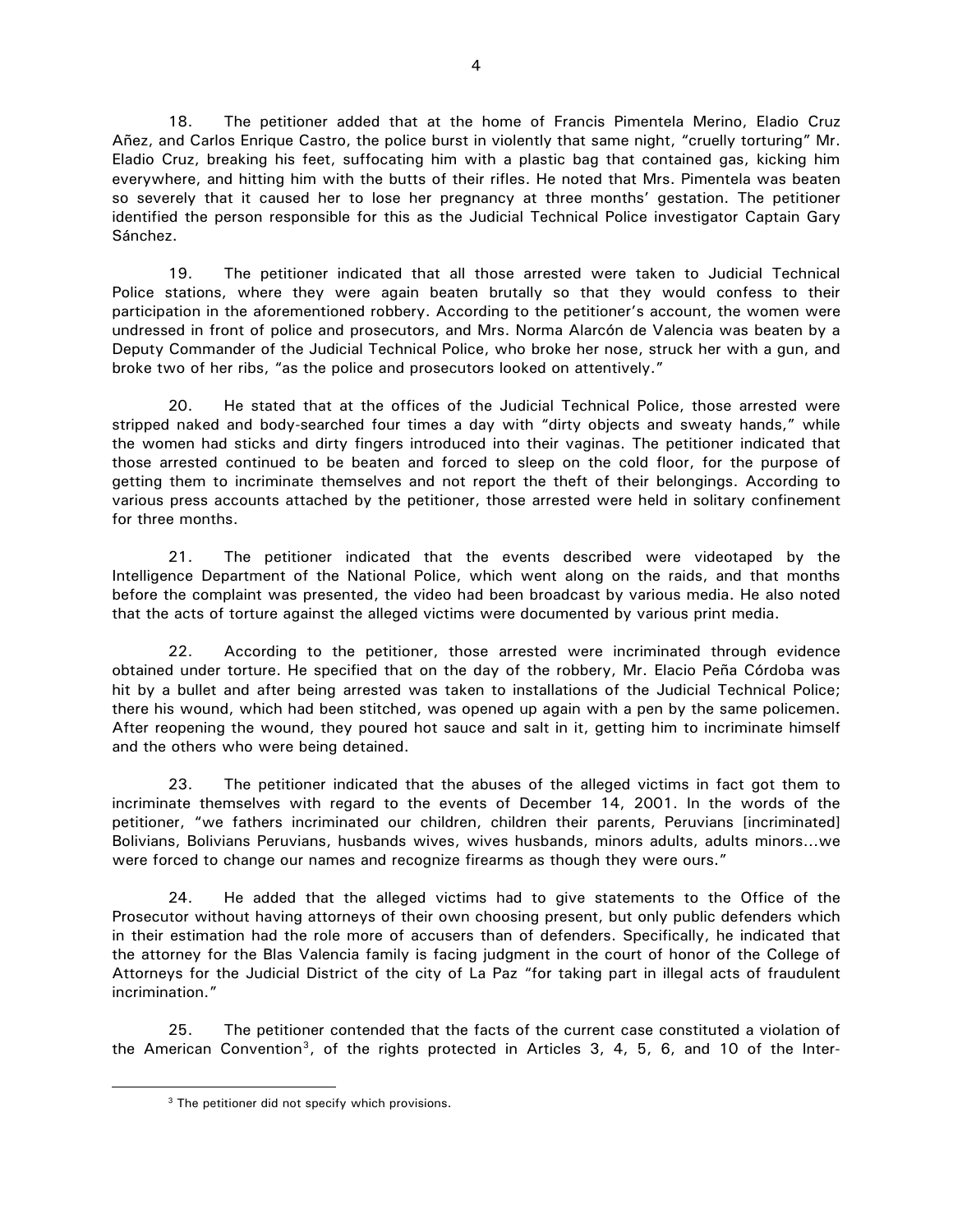American Convention to Prevent and Punish Torture, and articles 3, 4, and 7 a) and b) of the Convention of Belém do Pará.

26. In terms of domestic remedies, the petitioner contended that the alleged victims first filed complaints with the Office of the *Ombudsman*. He added that "the impossibility of initiating judicial procedures stems from the constant threats by the police aggressors, who have systematically been able to impede any attempts to bring legal actions." According to the petitioner, from the time of their arrest—on December 18, 2001—the alleged victims were "placed in isolation cells and held incommunicado for three months," which made it impossible for them to file the corresponding complaints.

### **B. Position of the State**

27. The State indicated that on December 14, 2001, there was an assault on a delivery truck of PROSEGUR, an armored truck, which resulted in the death of three persons and the robbery of the money being transported in the vehicle. It stated that a preliminary investigation of the facts found that the criminal organization involved "two police chiefs and criminals of Peruvian nationality, Col. Blas Valencia Campos, Maj. Freddy Cáceres Castro, and Patricia Gallardo."

28. The State recounted that an operation leading to the capture of the criminal organization took place on December 18, 2001, involving different units of the police, including the Rapid Response Team, the Technical Judicial Police, Radio Patrol 110, firefighters, and prosecutors. It specified that the operation consisted of raids ordered by the Eighth Criminal Trial Judge and that during these raids "necessary and reasonable force is used, taking into account that this involved a very dangerous criminal organization that had committed several crimes of murder and aggravated robbery."

29. The State noted that on March 14, 2002, a hearing was held on precautionary measures in which the justification for preventive detention was determined, given the danger of flight and of obstruction of the process. It added that in June 2002, the Public Ministry filed charges for the crimes of aggravated robbery, murder, and others against Blas Valencia Campos, Norma Alarcón de Valencia, Claudia Valencia, Mercedes Valencia, Patricia Gallardo, Francis Elida Pimentela, Carlos Eladio Cruz Añez, Raúl Lulleman Gutiérrez, Oswaldo Lulleman Antezana, Freddy Cáceres Castro, Leonel Eber Delgadillo, Elasio Peña Córdova, Carlos Enrique Castro, Alfredo Bazán y Rosas, Víctor Manuel Boggiano Bruzon and the declared fugitives Miguel Aguilar, Angel León Arévalo, and Camilo Reguera Isuiza.

30. The State indicated that after various excuses and challenges put forth by the alleged victims, the criminal proceedings were held in the Second Tribunal for the city of El Alto, which on May 16, 2003, handed down a conviction. It stated that this judgment was appealed by the alleged victims, a legal action decided by the Criminal Division of the Superior District Court, which upheld the conviction. It added that this decision was appealed through a motion for cassation, which was declared inadmissible by the Supreme Court of Justice, rendering the judgment final. It indicated that those convicted are currently serving their sentences.

31. The State emphasized that the rights guaranteed in Article 8 of the American Convention were respected in the criminal proceedings against the alleged victims, as their statements were received in the presence of their attorneys, both their private attorneys and those provided by the Bolivian Public Defender's Office. It indicated that the alleged victims were tried in accordance with the criminal procedures established in the country, by independent, regular, technical tribunals previously established by law, in full compliance with the American Convention.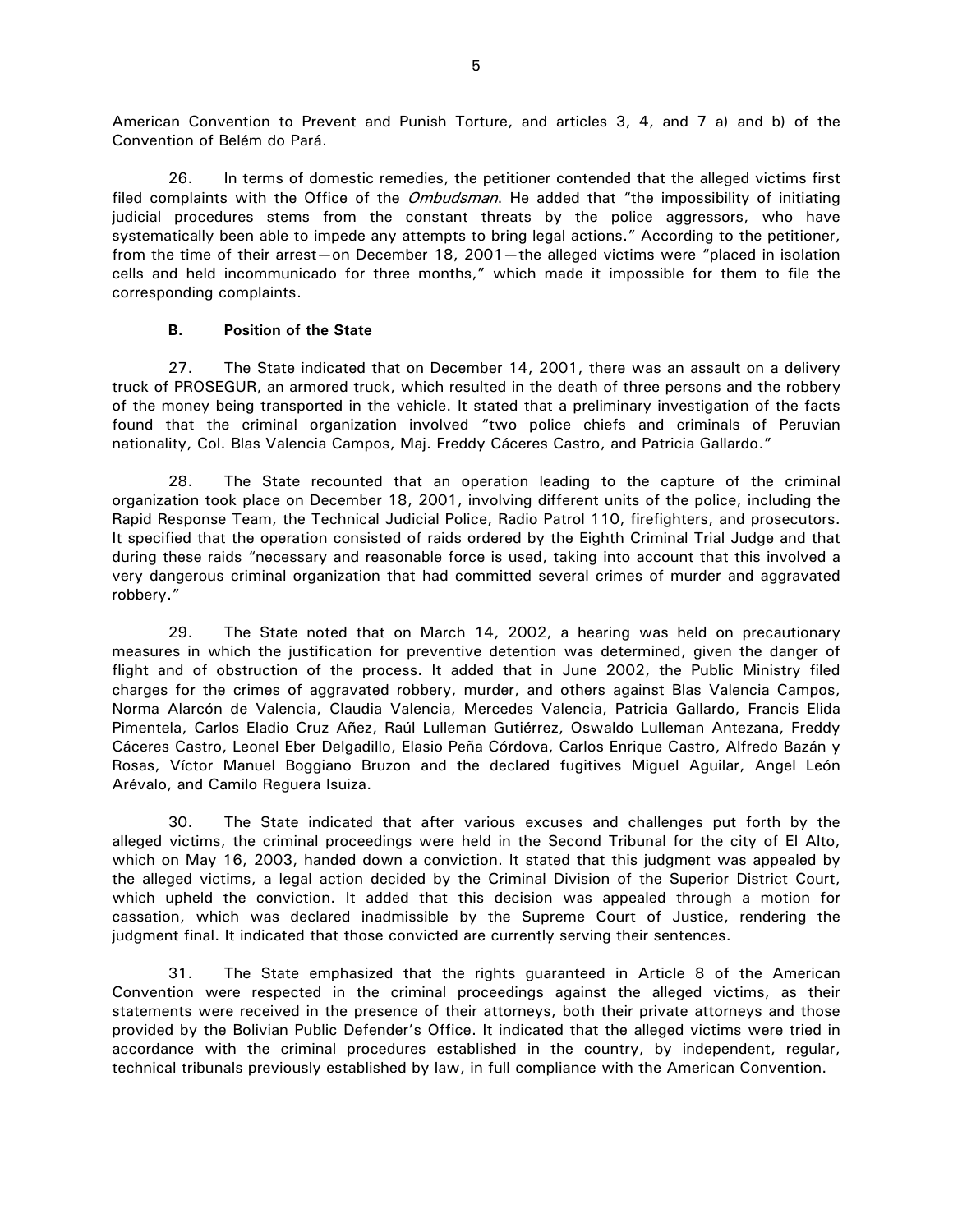32. The State added that in the course of the oral proceedings, many of the defendants made use of their right to silence, a procedural guarantee that was respected. It indicated that in the course of the proceedings, no "illegal or hearsay" evidence was presented, as is evident in the most important procedural records in the file, to wit: informational statements by the defendants; records of the defendants' hearing on precautionary measures; the indictment by the Public Ministry; records of the oral, public proceedings; the conviction issued by the Second Sentencing Court; the records of the limited-appeal hearing, the decision to hear the appeal, and the ruling on the appeal.

33. The State noted that while the Bolivian Code of Criminal Procedures, in its Article 13, establishes that evidence obtained under torture, mistreatment, coercion, threats, deceit, or violation of individuals' fundamental rights has no legal value, "the spirit of this law clearly intends that in the case of torture, this would have to have a direct bearing on the legal value of the evidence or the information obtained through torture."

34. The State specified that to put that into effect, Article 172 of the same law establishes "evidentiary exclusion" as an ideal mechanism by which to exclude evidence obtained under torture from the process and take away its legal value. The State emphasized that the alleged victims did not use this legal mechanism. The State stressed that the video in which the arrest operation supposedly was recorded was neither offered nor used in the oral proceedings.

35. The State provided information on the jurisprudential line of the Bolivian Constitutional Tribunal, under which any violation of rights committed at the time of and during arrest must be reported at the hearing on precautionary measures, which, according to the State, did not occur in this case.

36. The State reiterated that the use of physical force was due to the high degree of danger posed by the criminals and to the fact that they were armed with high-caliber weapons and that the criminal gang was of an international nature with military and police training, that they had killed three persons in the assault, and that they had criminal records.

37. According to the State, the police set in motion several official investigations of an internal nature, and in none of those were there indications of sufficient evidence to involve members of the National Police as perpetrators of torture or abuse. The State stressed that the police who participated in this operation were selected according to their professional profiles and had knowledge and experience in this area. It added that all officials act in accordance with standards of legality, necessity, and proportionality and that in accordance with Law 1178, the lawfulness of operations and activities carried out by any public servant is presumed, unless demonstrated to the contrary.

38. The State indicated that the judgment in the PROSEGUR case ordered that the case history be conveyed to the Public Ministry for the investigation into alleged actions that may have violated human rights, "the venue in which any relevant evidence should have been presented in a timely manner."

39. The State deemed it relevant to recount its international obligations in terms of the fight against organized crime, emphasizing that "the criminal gang led by Blas Valencia and others" is an organized crime group. In the words of the State, "the criminal organization led by former police Colonel Blas Valencia can be considered a structured group that has been formed on a premeditated basis for the immediate commission of planned crimes. Added to this situation is the participation of Peruvian citizens who make up the aforementioned organized group, an aspect which, given the seriousness of the participation in and planning of the crimes, gives them the added connotation of a transnational criminal organization."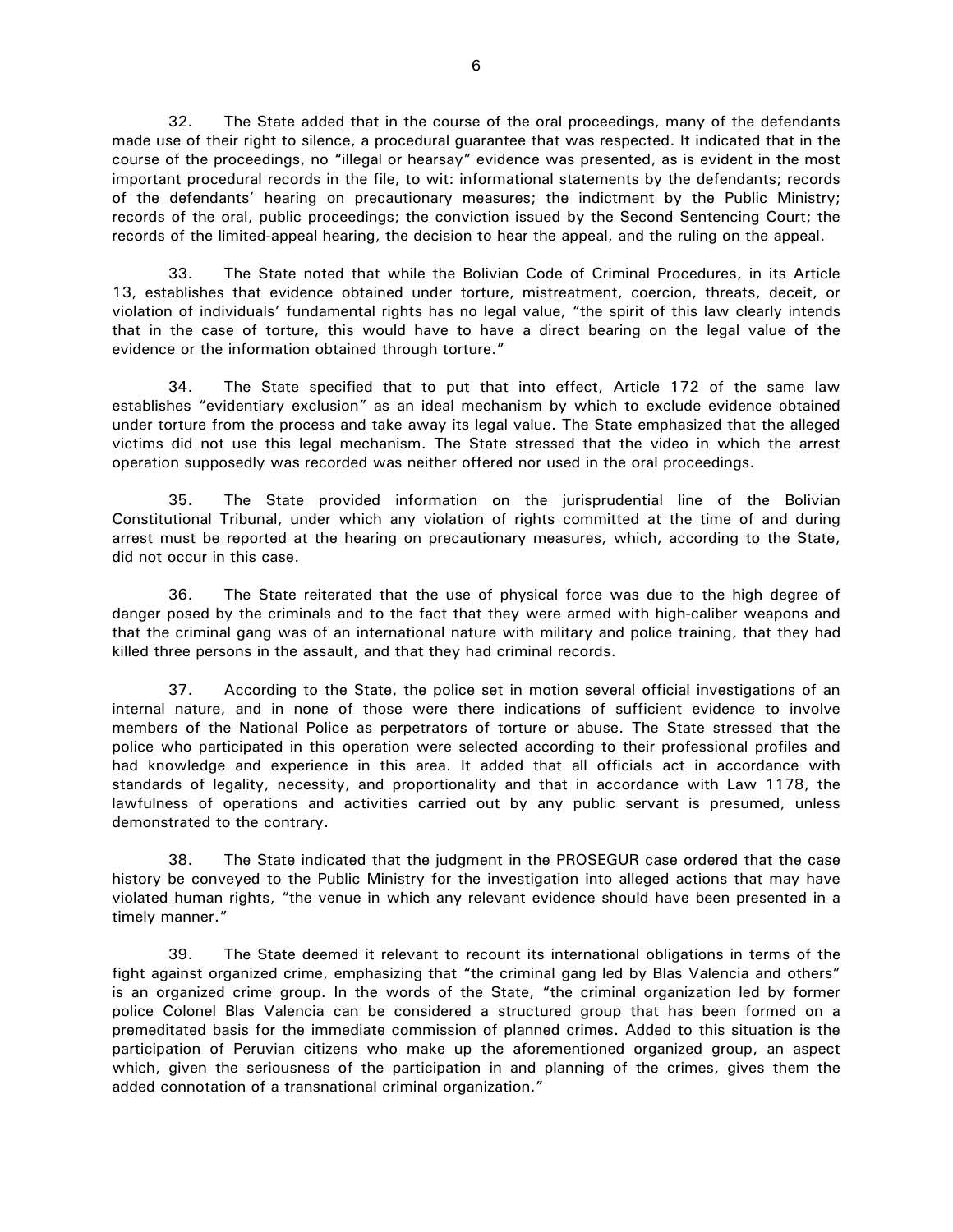40. The Bolivian State informed the Commission about a report by the National Police of Peru, dated January 3, 2002, in which reference is made to the participation of Peruvian citizens in the perpetration of crimes against financial entities in Bolivia. According to the State, it can be inferred from this report that several of the people mentioned in it were the ones who participated in the holdup of PROSEGUR. The State underscored that their actions followed a clearly articulated modus operandi consistent with their entry into the country as tourists and their subsequent immediate departures from Bolivia.

41. As to the alleged theft of jewelry, the State indicated that these are currently being held by the judicial authority so they can be used to indemnify and repair the widows of the deceased. It emphasized that the criminal complaint filed by some of the alleged victims regarding this aspect was rejected by the Second Criminal Trial Judge, a rejection subsequently upheld by the Second Sentencing Court of the city of El Alto, on the grounds that ownership rights had not been established.

42. In terms of admissibility requirements, the State indicated that the petition does not meet the requirements established in Article 46.1 a) and that it cannot be deduced from the petitioner's account that there were events characterized by any violation of the rights protected in the American Convention. In the words of the State, Bolivia "has made use of its domestic legislation in the framework of respect for all guarantees of the alleged victims' human rights, there now being a final judgment whose review or annulment does not fall to the IACHR; otherwise this would fall under the fourth-instance doctrine." In conclusion, the State asked the Commission to declare the petition inadmissible.

43. The State argued that the alleged victims did not comply with the requirement to exhaust all domestic remedies, since at the time the petition was presented to the Commission the judicial authority had yet to issue a decision on the domestic proceedings or on the alleged tortures. In this regard, the State noted that the international human rights system has a function that is collaborative and complementary to that offered by States' domestic laws. In the view of Bolivia, the filing of a petition without having a judgment of the first instance and without having denounced the alleged acts of torture is evidence of the inadmissibility of the charge.

44. The State also contended that the alleged victims did not file an appeal for extraordinary review of the final judgment, enshrined in Article 421 of the Code of Criminal Procedures. According to the State, this standard clearly establishes that there is no deadline for filing an appeal; on the contrary, the motion can proceed at any time on behalf of the convicted, and could lead to the sentence being overturned and a new trial being held.

# **IV. ANALYSIS OF ADMISSIBILITY**

# **A. Competence**

## **1. Commission's competence** *ratione personae***,** *ratione loci***,** *ratione temporis***, and**  *ratione materiae*

45. The petitioner is authorized, under Article 44 of the Convention, to file applications on behalf of the alleged victims. The alleged victims in the case were under the jurisdiction of the State of Bolivia at the time of the reported events. In consequence, the Commission has competence ratione personae to examine the case.

46. The Commission has competence *ratione loci* to hear the case, since the petition alleges violations of rights protected under the American Convention that would have taken place within the territory of a State party to that treaty.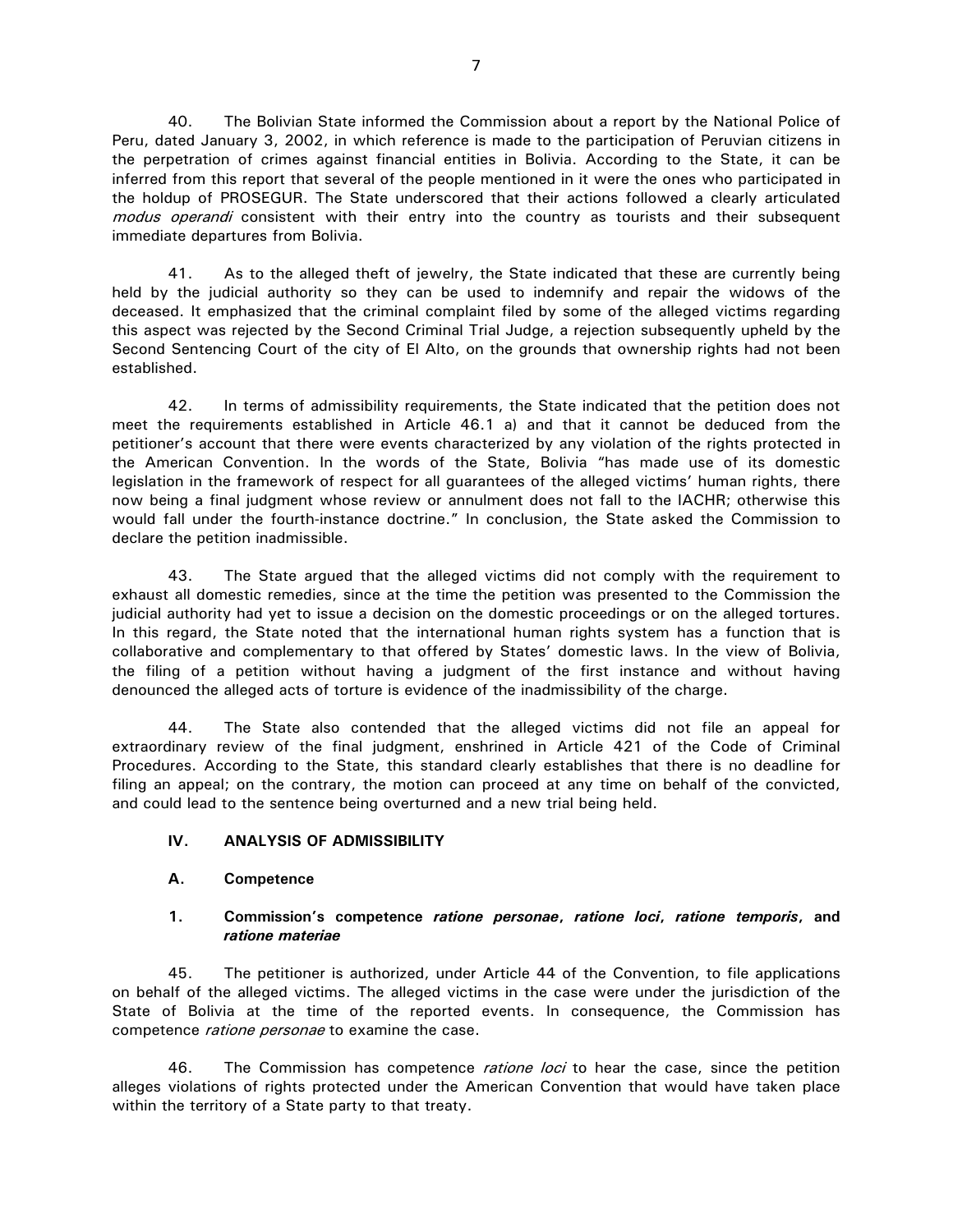47. Moreover, the Commission has competence *ratione temporis*, since the obligation to respect and guarantee the rights protected by the American Convention and by the Convention of Belém do Pará was already in effect for the State at the time the incidents alleged in the petition would have occurred. Specifically, the State of Bolivia ratified the American Convention on July 19, 1979, and the Convention of Belém do Pará on December 5, 1994. In terms of the Inter-American Convention to Prevent and Punish Torture, the Commission notes that the State ratified that treaty on November 21, 2006, that is to say, subsequent to the events alleged in the petition. In that regard, the Commission has competence ratione temporis to pass judgment on possible violations of that treaty that would have taken place since the time of the referenced date.

48. Finally, the Commission has competence *ratione materiae* because the petition denounces alleged human rights violations protected by the American Convention. Further, according to Article 12 of the Convention of Belém do Pará, the Commission has jurisdiction to hear individual petitions related to alleged violations of Article 7 of that instrument.

### **B. Exhaustion of Domestic Remedies**

49. Article 46.1a) of the American Convention states that, in order for a petition filed with the Inter-American Commission to be admissible under Article 44 of the Convention, domestic remedies must have been pursued and exhausted, in accordance with generally recognized principles of international law. The purpose of this requirement is to allow national authorities to hear alleged violations of protected rights and, where appropriate, have the opportunity to resolve them before they are heard before an international instance.

50. The requirement of prior exhaustion is applied when the national system has available remedies that are adequate and effective to remedy the alleged violation. In this regard, Article 46.2 specifies that the requirement does not apply when domestic legislation does not afford due process of law for the protection of the right in question; or if the alleged victim did not have access to remedies under domestic law; or if there are unwarranted delays in the deciding those remedies. As indicated in Article 31 of the Commission's Rules of Procedure, when the petitioner alleges one of these exceptions, it is up to the State to demonstrate that domestic remedies have not been exhausted, unless that can clearly be deduced from the case file.

51. The Commission notes that the State has claimed the failure to exhaust domestic remedies, putting forward three arguments: i) that the alleged victims filed the petition when a definitive verdict still did not exist in the criminal procedure being brought against them; ii) that the alleged victims did not file an appeal for extraordinary review of the final judgments; and iii) that the alleged victims did not denounce the purported acts of torture in a timely fashion, nor did they present pertinent evidence in regard to the matter.

52. For his part, the petitioner argued that the alleged victims were unable to denounce the alleged acts of torture for two reasons: i) they were threatened by police authorities to keep them from reporting the abuse against them; and ii) they were held in solitary confinement for three months.

53. In order to determine compliance with the requirement for exhaustion of domestic resources, it is up to the Commission to establish which remedy is relevant for each specific case, understanding such to be the remedy that can address the legal situation that has been infringed. The Commission considers that the principal purpose of the claim filed involves the practice, on the part of police and prosecutors, of allegedly conducting illegal raids on the dwellings of the alleged victims, along with inflicting them with acts of excessive violence, torture, and solitary confinement so they would incriminate themselves. In this respect, in cases in which violations of the right to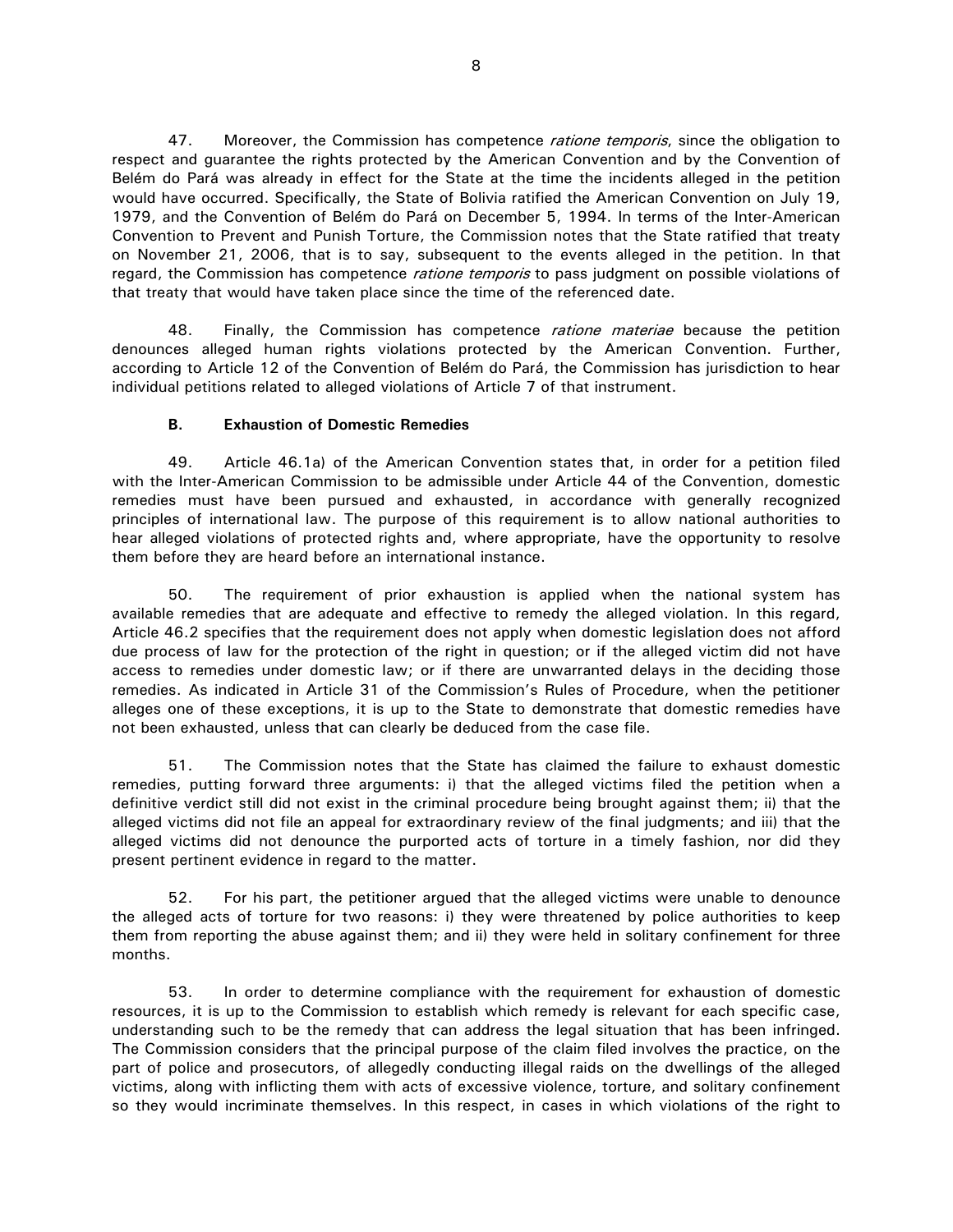humane treatment are alleged, the Inter-American Court and Commission have repeatedly affirmed that the appropriate mechanism to investigate and, where applicable, punish those responsible and repair the victims' relatives where the perpetrators are State agencies is through a criminal investigation, which should be undertaken  $ex$  officio by the States and carried out with due diligence so that it can be considered effective.<sup>[4](#page-8-0)</sup>

54. In particular, in terms of excessive use of force on the part of State agents,, the Court has stated that:

Whenever the use of force caused the death or injuries to one or more people, the State should give a satisfactory and convincing explanation of the events and rebut the allegations related to its liability, by means of adequate evidence. $5$ 

55. The Commission notes that the State contended that the alleged victims did not denounce the supposed acts of torture in a timely manner. Moreover, the State indicated that once a first-instance judgment had been issued, on March 16, 2003, the records were sent to the Public Ministry for an investigation into the acts of torture insinuated during the trial by those convicted. The State emphasized that the victims did not provide evidence in this investigation to support their allegations.

56. The Commission notes that since the alleged victims were detained, different State authorities, including the court with jurisdiction over the arrest, knew about the alleged acts of torture that were committed at the time of the arrest and subsequently. In fact, the file shows that various communications media broadcast photos of the alleged victims in which they were obviously battered, as well as reports by the then-*Ombudsman* about the purported use of excessive force in this case and about those arrested being held incommunicado. The file further shows that since the hearing on precautionary measures, held on December 19, 2001, one day after the arrest, the public defenders of several of those arrested denounced the excessive use of force by the police who carried out the arrest. In particular, the defender of Mr. Blas Valencia asked the judge in the case to observe that the alleged victim was battered. The records also show that when one of the defense attorneys tried to denounce acts of torture and other cruel, inhuman, or degrading treatment, the Eighth Criminal Trial Judge interrupted him saying, "I will ask the gentleman attorney that he limit his defense to the matter of the precautionary measures."[6](#page-8-2)

57. Moreover, the Commission notes that throughout the process, particularly in the pleadings and evidence presented by several of the defendants during the month of August 2002, as well as in the filing of motions for appeal and cassation in June and September 2003, respectively, the illegal raids were reported, along with illegally obtained evidence, acts of torture, solitary confinement, and other acts that the alleged victims believed violated their right to humane treatment, both at the time of their arrest and subsequently at Judicial Technical Police stations. The evaluation and examination of evidence was also sought with regard to this matter, including

 $\overline{a}$ 

<span id="page-8-0"></span><sup>&</sup>lt;sup>4</sup> See, for example: Inter-American Court of Human Rights, Ximenes Lopes Case. Judgment of July 4, 2006. Series C, No. 149, par. 148; Inter-American Court of Human Rights, Baldeón García Case. Judgment of April 6, 2006. Series C, No. 147, pars. 92 and 93; IACHR, Report No. 14/04, Case 11.568, Luís Antonio Galindo Cárdenas v. Peru, February 27, 2004, par. 41; IACHR, Report No. 24/04, Petition 723/01, Tirso Román Valenzuela Avila v. Guatemala, February 26, 2004, pars. 30 and 31; IACHR, Case No. 11.509, Manuel Manríquez, Mexico. Report No. 2/99 of February 23, 1999, par. 58.

<span id="page-8-1"></span><sup>&</sup>lt;sup>5</sup> Inter-American Court of Human Rights. *Montero Aranguren et al. Case*. Judgment of July 5, 2006. Series C, No. 150, par. 80.

<span id="page-8-2"></span> $6$  Annex provided by the State on May 16, 2007. "Records of statements of the accused–Prosegur Case– Volumes 1 and 2."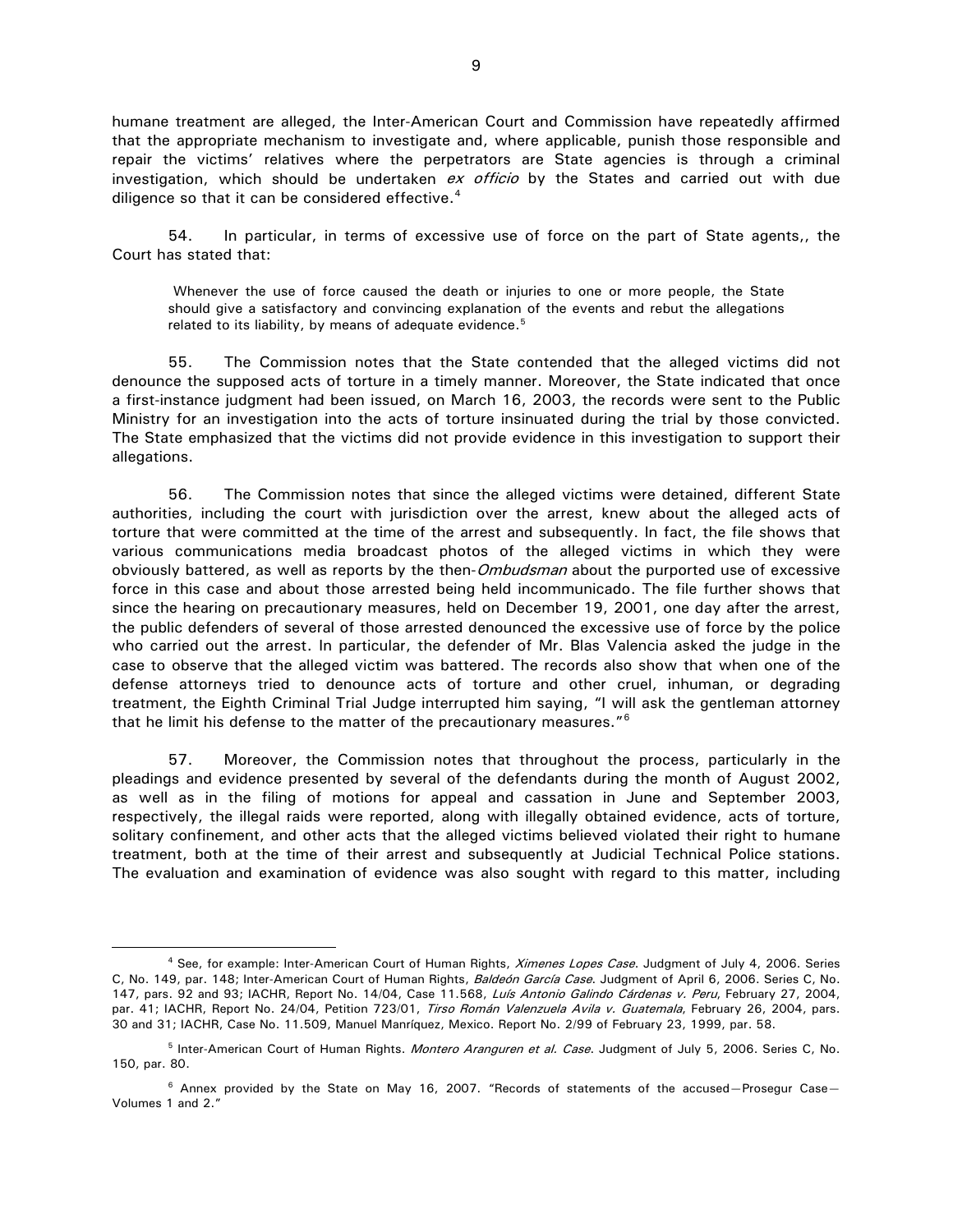statements by forensic physicians of the District Superior Court, as well as videos and photographs.[7](#page-9-0)

58. Notwithstanding the above, in the matter alleged by the State it was not until May 2003—through the conviction handed down in the court of first instance—that a criminal investigation was ordered into the purported suggestions of torture. Based on the information available, this investigation has produced no results because, in the words of the State, the alleged victims did not provide evidence in a timely manner.

59. The Commission reiterates that in cases in which there is an indication or reasonable grounds to believe that acts of torture or other cruel, inhuman, or degrading treatment or punishment have been committed, it is up to the State to undertake an official criminal investigation, without being able to excuse itself based on the victims' lack of diligence in providing the relevant proof.

60. In this context, the Commission concludes that the fact that almost seven years have passed since the events took place—with the State having made no progress in the investigation toward verifying the legality, necessity, and proportionality of the use of force in this case and determining the possible occurrence of acts of torture, having had knowledge through various media outlets of what happened—constitutes an unjustified delay under Article 46.2 c) of the American Convention.

61. In terms of the purported violations of due process alleged by the petitioner, although the State contended that at the time the petition was filed—January 8, 2003— criminal proceedings against the alleged victims were still underway, throughout the proceedings these circumstances were changing. The accused were convicted and the motions they filed for appeal and cassation were declared inadmissible; accordingly, they are still serving the sentences that were imposed. The Commission believes it is pertinent to reiterate that in situations in which the facts evolve throughout the admissibility process, the analysis of compliance with the respective requirements should be done based on the situation in effect at the time of the declaration of admissibility.<sup>[8](#page-9-1)</sup>

62. In this regard, the Commission notes that the alleged victims pursued all remedies available to them—given that during the first stages of the process they were held incommunicado and unable to file legal actions—including those of appeal and cassation, presenting allegations of procedural irregularities and the fact that the charges were based on illegally obtained evidence. All these remedies were rejected, which meant that after the petition was presented, the conviction would remain final. In these circumstances, the Commission considers that the alleged victims were not required to have filed an appeal of the final criminal judgment, which is of an extraordinary nature and which in any case would have been based on the same claims that had already been presented unsuccessfully through ordinary appeals.

### **C. Deadline for Filing the Petition**

 $\overline{a}$ 

63. Article 46.1 b) of the Convention establishes that for the petition to be declared admissible, it must have been filed within six calendar months dating from the time the interested

<span id="page-9-0"></span> $7$  Annex provided by the State on May 16, 2007. "Records of statements of the accused–Prosegur Case– Volumes 1 and 2."

<span id="page-9-1"></span><sup>&</sup>lt;sup>8</sup> Inter-American Commission, Report No. 20/05. Case 714/00 (Rafael Correa Díaz), February 25, 2005, Peru. Par. 32; Inter-American Commission, Report No. 25/04, Case 12.361 (Ana Victoria Sánchez Villalobos et al.), March 11, 2004, Costa Rica. Par. 45; Inter-American Commission, Report No. 52/00. Cases 11830 and 12038 (Dismissed Workers of Congress), June 15, 2000, Peru. Par. 21.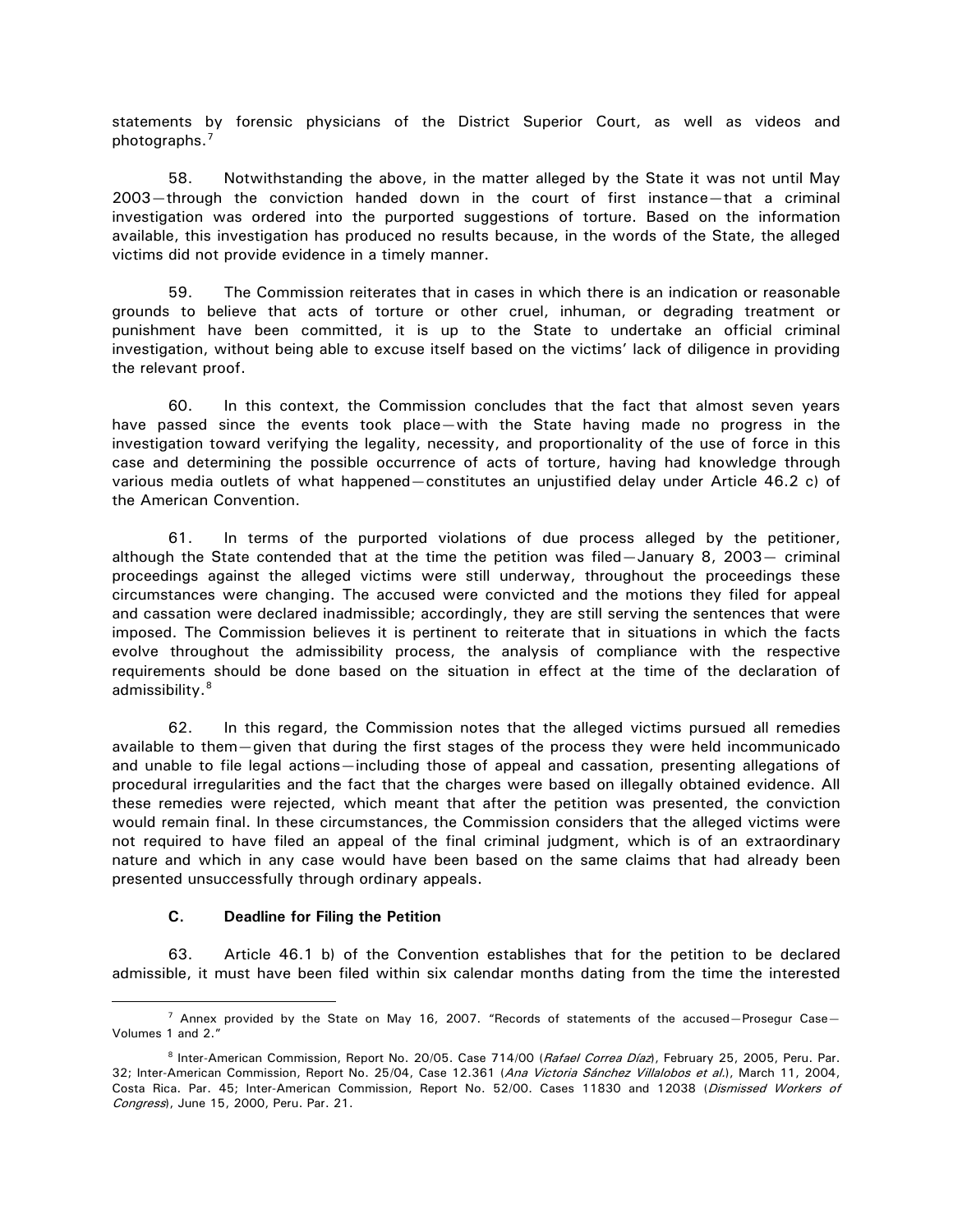party was notified of the final decision exhausting domestic jurisdiction. This rule does not apply when the Commission finds one of the exceptions to the exhaustion of domestic remedies protected in Article 46.2 of the Convention. In such cases, the Commission must determine whether the petition was filed within a reasonable time frame, in accordance with Article 32 of its Rules of Procedure.

64. Taking into account that the petition was filed on January 8, 2003, and that the events it alleges occurred beginning on December 18, 2001—a lapse of time in which these events were reported on various occasions, with the expectation that the State would undertake an investigation—the Commission considers that the case was presented within a reasonable time frame.

# **D. Duplication of Procedures and** *Res Iudicata*

65. Article 46.1 c) of the Convention states that the admission of petitions is subject to the matter "not pending in another international proceeding for settlement," and Article 47 of the Convention prescribes that the Commission will not admit a petition or communication that is substantially the same as one previously studied by the Commission or by another international organization. In this case, the parties have not argued that either of these two circumstances of inadmissibility exists, nor can this be deduced from the file.

## **E. Characterization of the Alleged Events**

66. For admissibility purposes, the Commission must decide whether the petition lays out facts that could constitute a violation, as prescribed in Article 47.b of the American Convention, or if it is "manifestly groundless or obviously out of order," according to paragraph c) of the same article. The standard for assessing these extremes differs from that used to decide the merits of a case. The Commission must conduct a *prima facie* evaluation to examine whether the petition lays the foundation of an apparent or potential violation of a right guaranteed by the Convention, not to establish that a violation exists. This examination is a summary analysis that does not imply prejudice or an advance opinion on the merits.

67. The Commission notes in the first place that the petitioner alleged the purported violation of Articles 4, 5, 6, and 10 of the Inter-American Convention to Prevent and Punish Torture, and of the rights protected in Articles 2, 3, 4, and 7 a) and b) of the Convention of Belém do Pará, without expressly alleging provisions of the American Convention. In this regard and by virtue of the principle of *iura novit curia*, this analysis will incorporate the applicable articles of the American Convention, in addition to the articles alleged by the petitioner over which the CIDH has jurisdiction.

68. The Commission believes that if the events related to the following are true—i) the illegal raid on the residence of the alleged victims; ii) their capture through allegedly excessive use of force, including measures affecting children; iii) the subsequent beatings and mistreatment to which they allege they were subject at the Judicial Technical Police for the purpose of selfincrimination; iv) the situation of solitary confinement in which they were apparently held for three months; and v) the purported procedural irregularities and the alleged obstruction in terms of being able to have a defender of their own choosing—these could constitute a violation of the rights enshrined in Articles 5, 7, 8, 11, 19, and 25 of the American Convention.

69. Likewise, if it is proved that Mr. Genaro Ahuacho Luna (Walter Herrera Flores) died as a result of the blows he received at the time of his arrest and while he was at installations of the Judicial Technical Police, such events could constitute a violation of the right protected in Article 4 of the American Convention.